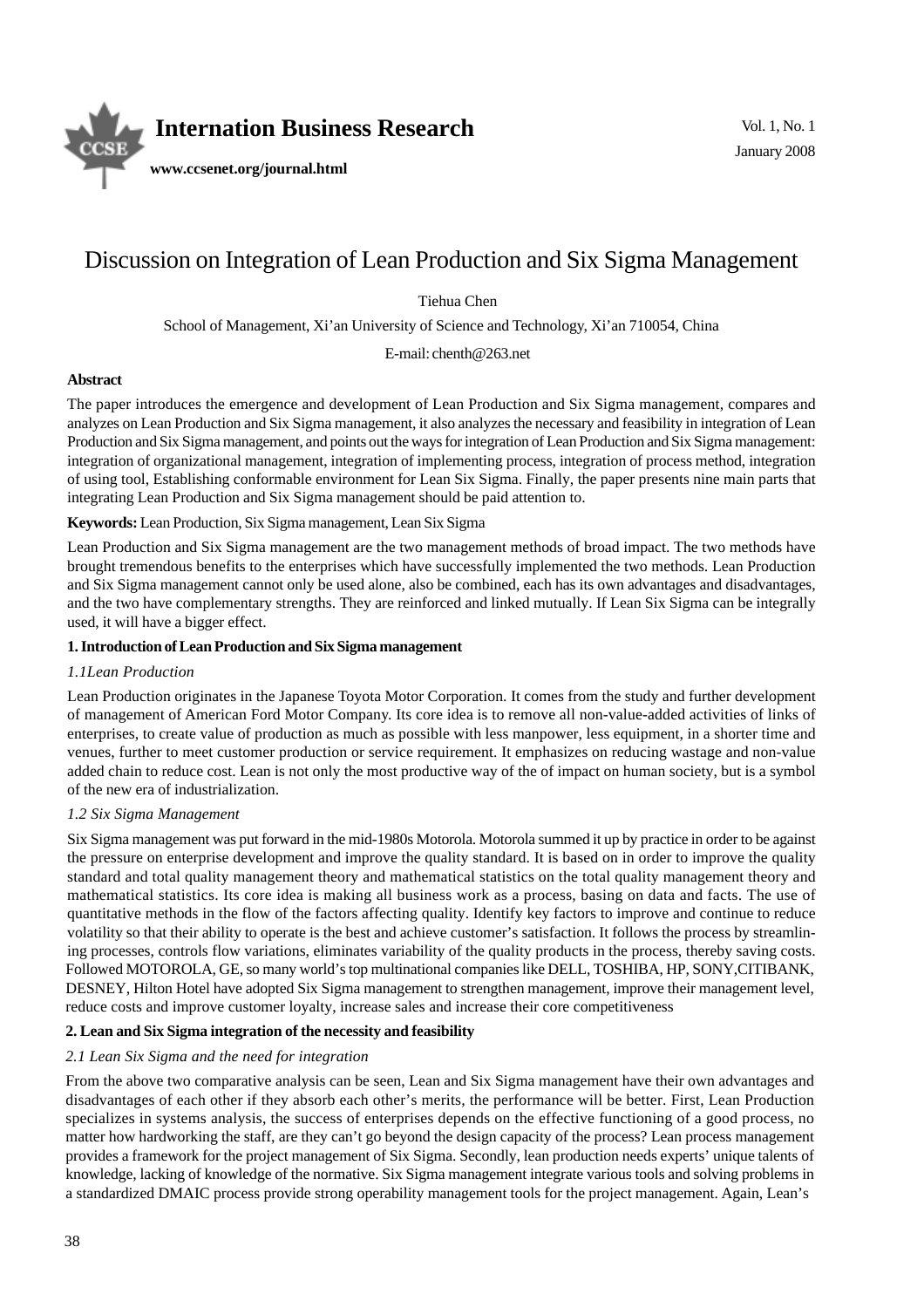expert analysis on the scene, manage to quickly overcome the problems exposed at the scene, and focus on Black Belt .Six Sigma management under the guidance of quantitative analysis for the complex issues underlying causes can be found to solve the complex process the problem, but it needs a longer time to solve the problem. Different problems, need to combine the two, choose a different approach to solve the problem can increase the efficiency and capacity. Finally, from the operational level, the two management models of training, system improvements, and so need to integrate the way, one of the single use are defective (Zhou, He & Gao, 2006, 6,1-4).

# *2.2 The feasibility of integration of Lean Production and Six Sigma*

First of all, both are the model of continuous improvement and pursuit of perfection. This is the homogeneity of their essences that is the reason why can there be possibility of integration.

Secondly, Lean Production and Six Sigma management are both closely connected with TQM, and their implementation are very similar to PDCA model, which provides a basis for the integration.

Again, although there are many differences between lean production and Six Sigma management on the operational level, they are not mutually exclusive. Take the culture for example, today's management emphasizes the integration of eastern and western cultural, and absorption of the advantages of different cultures for easy management; training methods and improvement methods of system all can be integrated (Zhou, he & Gao, 2006, 6,1-4).

# **3. Integration approach of Lean Production and Six Sigma**

# *3.1 Integration of management*

Matrix-type organization can be used in Lean Six Sigma. Figure 1 shows the structure.



Figure 1. Organization structure graph of Lean Six Sigma

There are two lines in the system, one is mainly value flow managers at all levels throughout the business process; the other is mainly Black Belt and green belt throughout the project management. They are cross-combined. The first line is relatively stable and the staffs are full-time, while in the second line, the staffs are part-time except black belt. Lean theoretical content must be increased in Black Belt, Green Belt and other staffs training. The highest value flow leader must be a vice president (he can be operating manager), who is also an advocator of Six Sigma management (Zhou, He & Gao, 2006, 6,1-4).

# *3.2 Integration of implementation process*

The principle of Lean should be integrated with DMAIC of Six Sigma management under the strategic framework in the process of integration. The new implementation process of definition - Measurement - Analysis - improvement - control is used and known as DMAIC . The difference between DMAIC and traditional DMAIC is Lean philosophy, methods and tools are added in the process. (He, Zhou & Gao, 2006, 1,13-17) Table 1 shows the implementation steps of Lean Six Sigma. *3.3 Integration of Methods*

Six Sigma management uses DMAIC and SIPOC process analysis model developed from Deming's PDCA circular. Lean production uses the value flow analysis in the course of product realization method which is very similar to SIPOC, but it has not put forward DMAIC model as Six Sigma management in resolving specific issues. Therefore, the integration of them can be adopted.

First, pursue lean production, then draw current process chart of the enterprise, implement value flow chart analysis,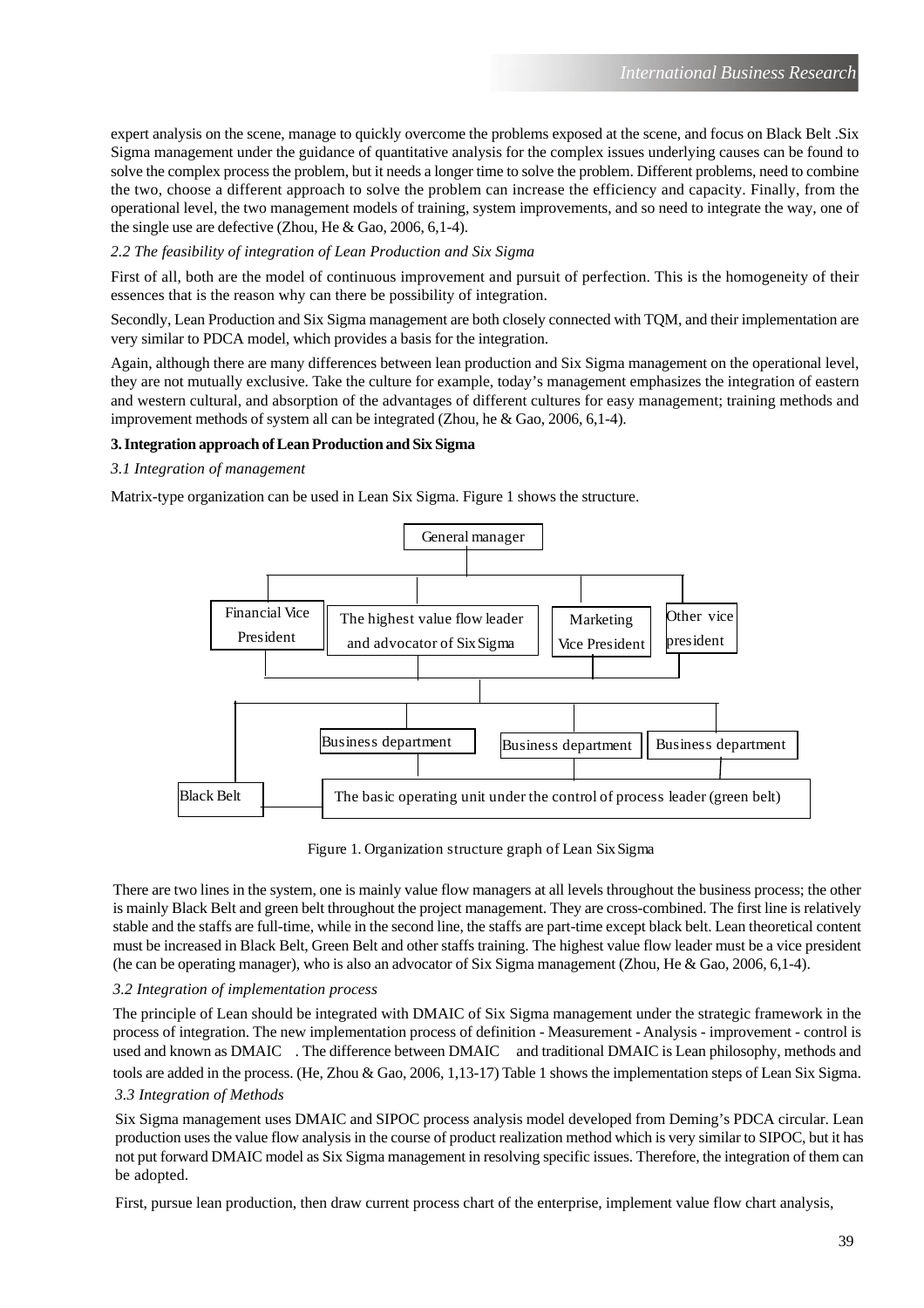eliminate all MUDA in old process and remove unnecessary waste. On the basis, analyze remained process using DMAIC and implement continuous improvement to optimization process (Zhang, 2006, 11,14-16).

## *3.4 Integration of tools*

The implementation of the Lean production makes enterprise order and the existing problems can be discovered in time, then Six Sigma management analyzes the data using statistical methods and technology, and looking for the causes from deep level. So the two tools can organically integrated, complementarily advantages. The integration can be carried out combining with the implementation process. Table 2 shows the specific tools.

Table 1. The implementation steps of Lean Six Sigma

| <b>Stages</b> | Definition                                                                                                                                                                                                                      |
|---------------|---------------------------------------------------------------------------------------------------------------------------------------------------------------------------------------------------------------------------------|
| Define        | 1. Defining customer needs, analysis system, looking for waste or variation,<br>identifying improvement opportunities                                                                                                           |
|               | 2. Analyzing organizational strategy and organizational resources                                                                                                                                                               |
|               | 3. Determining the project including the key export items, the resources they<br>use, and the scope of the project                                                                                                              |
| Measure       | 1. Defining process characteristics<br>2. Measuring process status (including the time processes or movements<br>need)<br>3. Analyzing measurement system<br>4. Evaluating process capability                                   |
| Analyze       | 1. Analyzing the process, identifying the root causes of waste or variation<br>2. Identifying the process and key input factors                                                                                                 |
| Improve       | 1. Determining the relationship between input and output variables and<br>proposing optimization program<br>2. Drawing up improvement plans                                                                                     |
| Control       | 1. Establishing action norms and implementing process control<br>2. Testing the measurement system, process and capacity<br>3. Summarizing the results, standardizing successful experiences and putting<br>forward new is sues |

Table 2. Tools of Lean Six Sigma at different stages

| <b>Stages</b> | Tools/Methods                                                                         |
|---------------|---------------------------------------------------------------------------------------|
| Define        | Pareto chart, KANO analysis, project identifier, value chain analysis, brainstorming, |
|               | balance integration method, value flow chart, resources analysis, flow chart          |
| Measure       | Measurement system analysis, process capability, action analysis,<br>time             |
|               | Measurement, Customer Satisfaction, OEE, process lead-time, TAKT, capacity            |
|               | utilization, data collection table                                                    |
| Analyze       | Variance analysis, multiple variance analysis, FMEA, regression analysis, residual    |
|               | analysis, cluster analysis, 5W1H, new and old seven tools, flow chart, value flow     |
|               | chart                                                                                 |
| Improve       | Critical path, full production maintaining, test design, Gantt Chart, benchmark       |
|               | analysis, similarity, improvement strategy, balanced analysis, optimization           |
|               | techniques, creative thinking, QFD                                                    |
| Control       | Control chart, Poka-yuke, billboard, scene 5S, reliability verification, standard     |
|               | technology, visual technology, interactive audit, single-piece flow                   |

*3.5 To establish a "Lean Six Sigma" management of the environment (Zhang & Zeng, 2005, 6,25-28)*

The establishment of "Lean Six Sigma" management of the environment, can set about from two aspects:

First, construct the logistics network of "Lean Six Sigma", establish the necessary information management environment and the management of information systems technology platform. Generally speaking, the settlement of a certain product quality and process's fluctuations and defects, use the Six Sigma management, through local processing processes and equipment adjustments can be realized. However, the process of improve the process and shorten the cycle often involve large-scale enterprises into the transformation of process, and even organizational structure changes. This requires the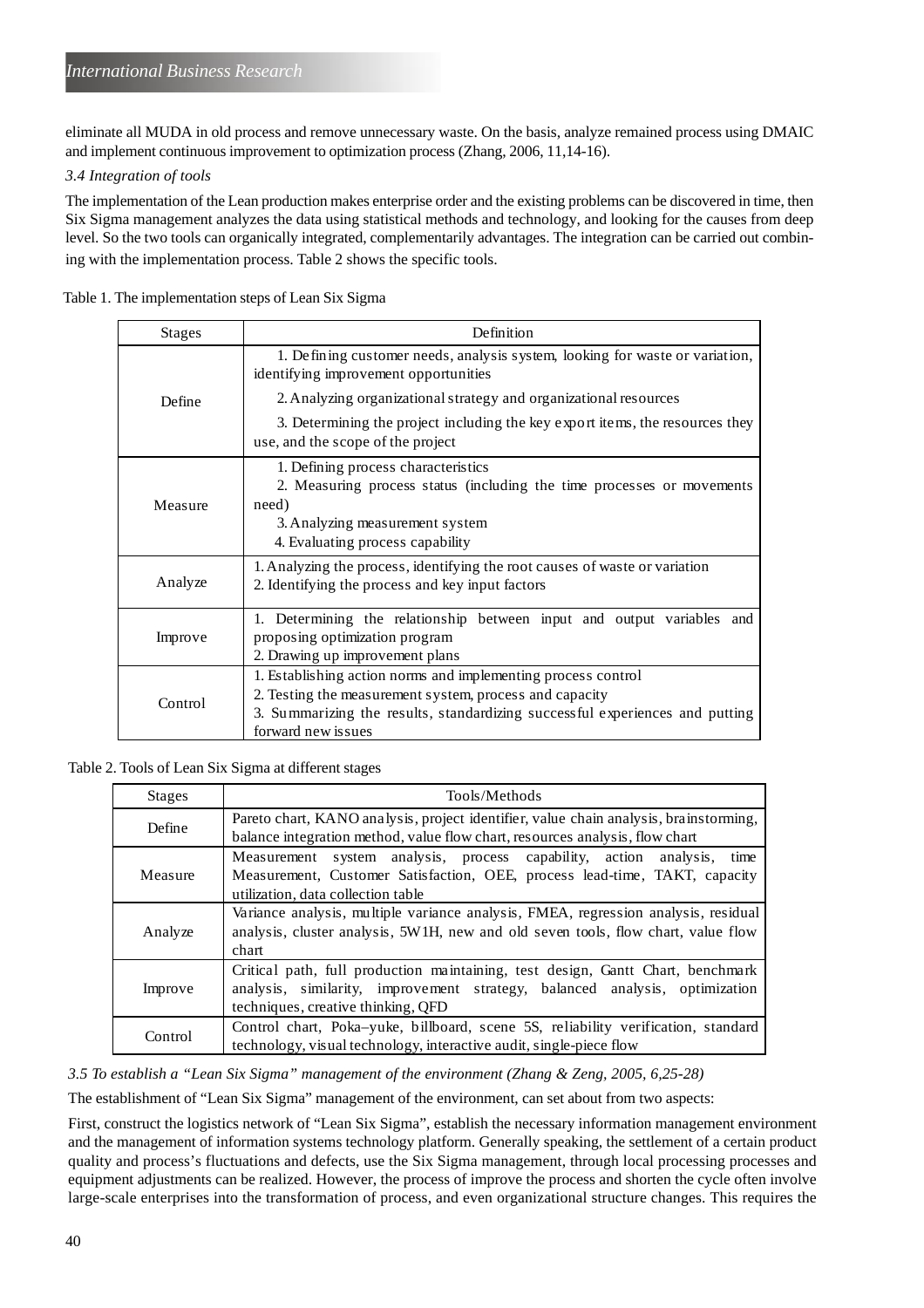enterprise existing logistics systems, such as production layout, production technology and raw material supplies, end products, and materials flow survey conducted in the building process efficiency on the basis of the evaluation criteria, and set up a customer demand-oriented fine Lean Sigma Logistics pulling mechanism, it is organizational guarantee of the fundamental resolution of upgrading the quality, speed and cost reduction, and this is "Lean Six Sigma" logistics network building. Meanwhile, we must establish the necessary information management environment and the management of information systems technology platforms, and realize CAD, CAM, MRPII, APS integrated with PDM. These advanced manufacturing technology is the realization of the picture, visualization control method's basis, which together constitute Lean Six Sigma management of the logistics network environment.

Second, the creation of "Lean Six Sigma" corporate culture environment. Lean thinking and Six Sigma management of common stressed, is "to determine the value of customer demand flow" and "improve customer's satisfaction" and emphasized that "excellence", "the pursuit of perfection", these concepts need to staff reflected them in each links of the process flow, after long time it is "Lean Six Sigma" corporate culture that formed. Practice shows that the implementation of "Lean Six Sigma" management is successful or not, operating tools and methodologies are critical to the application, but can a "Lean Six Sigma" corporate culture, is the fundamental determining factor.

# **4. Lean Six Sigma management and the integration of several caveats and cautions**

## *4.1 Give full play to leadership*

Lean production and the use of Six Sigma integration, need to deal with the issue of the whole system, at the same time, it is more complex to analyze and resolve problems, with different departments need to communicate the need for more resources to support, there are no more leadership support not be successful. The support of the leader should be real support, not just a verbal commitment, it requires leader to participate in the integration of Lean Six Sigma. Only take part in them, can they identify problems and effectively promote Lean Six Sigma integration (He, Zhou &Gao, 2006, 1,13-17).

## *4.2 Strengthen communication*

Lean Six Sigma for the integration process, the communication plays a very important role. Communication includes not only the same level of communication within the organization, the communication between the upper and lower, but also the organization of communication with external customers, suppliers and communication; communication includes not only ideologically, but also learn from each other on the way. To strengthen communication, it can greatly promote Lean Six Sigma concept spread in the organization with the rapid speed, and reduce the resistance.

## *4.3 Attached importance to cultural construction*

Lean Six Sigma emphasis on the facts, as well as the data-based, compared with the traditional extensive experience of management, its staff requirements are higher, and more stringent. Therefore, the implementation of Lean Six Sigma is also inseparable from cultural construction, which make each staff of the enterprise forms a habit of doing things, consciously according to Lean Six Sigma approach to doing things.

## *4.4 Establish a perfect management foundation*

Lean Six Sigma enterprise integration, we must establish a comprehensive management foundation, especially basic data management, and continuous improvement in order to provide true, reliable data to enable enterprises implemented in the right direction.

## *4.5 Concern System*

Lean Six Sigma is the strength of the system as a whole, rather than individual projects, the implementation of Lean Six Sigma to focus not only on the projects, we must also consider the overall improvement of the operation system, the company short-term financial performance should with the company's long-term comprehensive strategic balance to consider (Chen, 2006, 11,54-56).

## *4.6 To process management for the center*

Lean and Six Sigma management integration should be process-centric, to rid itself of the organization functions as the starting point ways of thinking. This can really found in the entire value stream which is a value, which is a waste, and efficient management (He, Zhou & Gao, 2006, 1,13-17).

## *4.7 Focus should be in this business*

Simple copying, copy the experience of others or mechanical combination Lean with Six Sigma is not successful. Enterprises should base itself on its own characteristics, with its own characteristics and embark on a road of integration (Wang  $\&$ Zhang, 2006, 1,55-58).

## *4.8 Selecting suitable projects*

Normally the implementation of Lean Six Sigma projects takes several months to see profits. Therefore, in the selection of the first project, we should pay attention to the probability of success and the evidence of benefit. It will be helpful to enhance